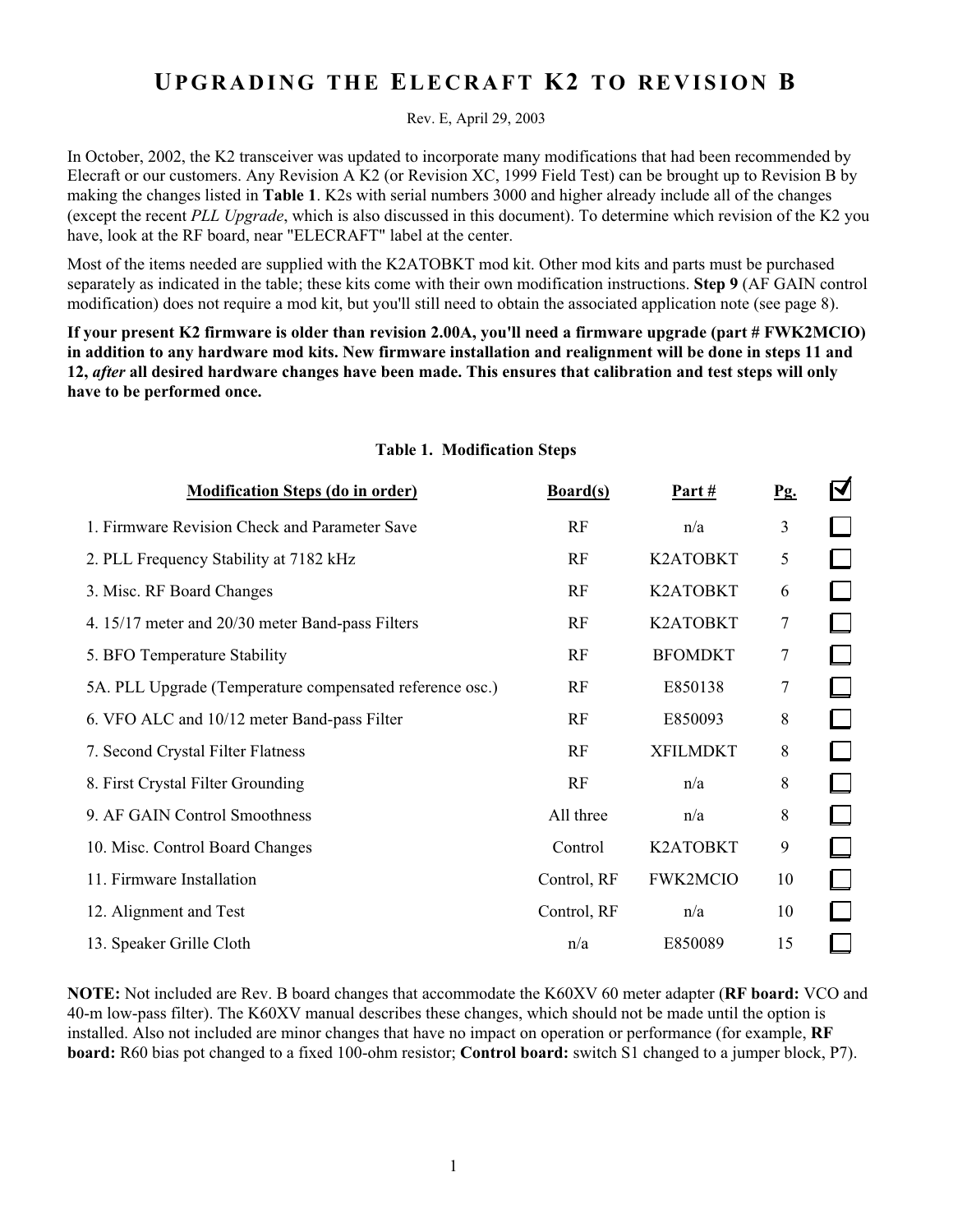# **K2ATOBKT Mod Kit Inventory**

The parts supplied with K2ATOBKT mod kit are listed below. Other mod kits referenced in Table 1 include their own parts lists.

| Ref.             | <b>Description</b>                                        | Part    | Qty            |
|------------------|-----------------------------------------------------------|---------|----------------|
| $RF-C33$         | Capacitor, 2 pF ("2") or 2.2 pF ("2r2")                   | E530047 |                |
| $RF-C68$         | Capacitor, 10 pF                                          | E530006 | 1              |
| RF-C28,C29       | Capacitor, 12 pF                                          | E530058 | $\overline{2}$ |
| RF-CPLL          | Capacitor, 68 pF                                          | E530007 |                |
| $RF-C174$        | Capacitor, 82 pF                                          | E530038 |                |
| RF-C30,C36       | Capacitor, 470 pF ("471")                                 | E530004 | $\overline{2}$ |
| $RF-C91$         | Capacitor, .001 μF ("102")                                | E530001 |                |
| CTRL-C12         | Capacitor, .0027 µF ("272")                               | E530055 |                |
| RF-CRF, CTRL-C31 | Capacitor, .047 µF ("473")                                | E530025 | $\overline{2}$ |
| CTRL-C42         | Capacitor, $0.1 \mu$ F ("104")                            | E530011 |                |
| $RF-D10$         | Diode, ultra low-drop Shottky, 95SQ015                    | E560009 |                |
| $RF-R50$         | Resistor, 1.5 ohms, 1/2 watt (brown-green-gold)           | E500025 |                |
| RF-R64,CTRL-R6   | Resistor, 100 ohms, 1/4 watt (brown-black-brown)          | E500010 | $\overline{2}$ |
| $RF-R1, R2$      | Resistor, 220 ohms, 1/4 watt (red-red-brown)              | E500002 | $\mathfrak{D}$ |
| CTRL-R12         | Resistor, 820 ohms, 1/4 watt (gray-red-brown)             | E500001 | 1              |
| CTRL-R7          | Resistor, 1.78 k, 1/4 watt, 1% (brown-violet-gray-brown)  | E500026 | 1              |
| RF-RREFA, RREFB  | Resistor, 10 k, 1/4 watt (brown-black-orange)             | E500015 | $\overline{2}$ |
| $RF-R11$         | Resistor, 47 k, 1/4 watt (yellow-violet-orange)           | E500067 |                |
| $RF-R18$         | Resistor, 1 M, 1/4 watt (brown-black-green)               | E500024 |                |
| RF-RFC11         | Toroid, 20 turns #26 enamel on FT37-43 core               | E680003 | $\mathbf{1}$   |
| RF-RFC15         | RF choke, miniature, 100 µH (brown-black-brown)           | E690013 |                |
| CTRL-L1          | Inductor, shielded, 82 mH ("823", dark gray, cylindrical) | E690015 |                |
| Misc.            | Enamel wire, #26, red (for RFC11)                         | E760002 | 3 ft.          |

**i Caution: Some parts in the K2 can be damaged by static discharge. While making modifications, use an anti-static wrist strap. Alternatively, you can touch a grounded, unpainted metal surface (do this often).**

**i Updating the K2 to revision B involves a considerable amount of component removal. You will need a** *full-size***, hand-operated vacuum desoldering tool. The Edsyn model AS196 Anti-Static Solder Sucker (\$25), is an excellent choice. Before removing a component, straighten its leads on the solder side (use a small tool while heating the solder joint). Next, clean out the holes using the desoldering tool. Finally, pull the component out, being very careful not to damage pads, plated-through holes, or traces on the top or bottom sides of the board.**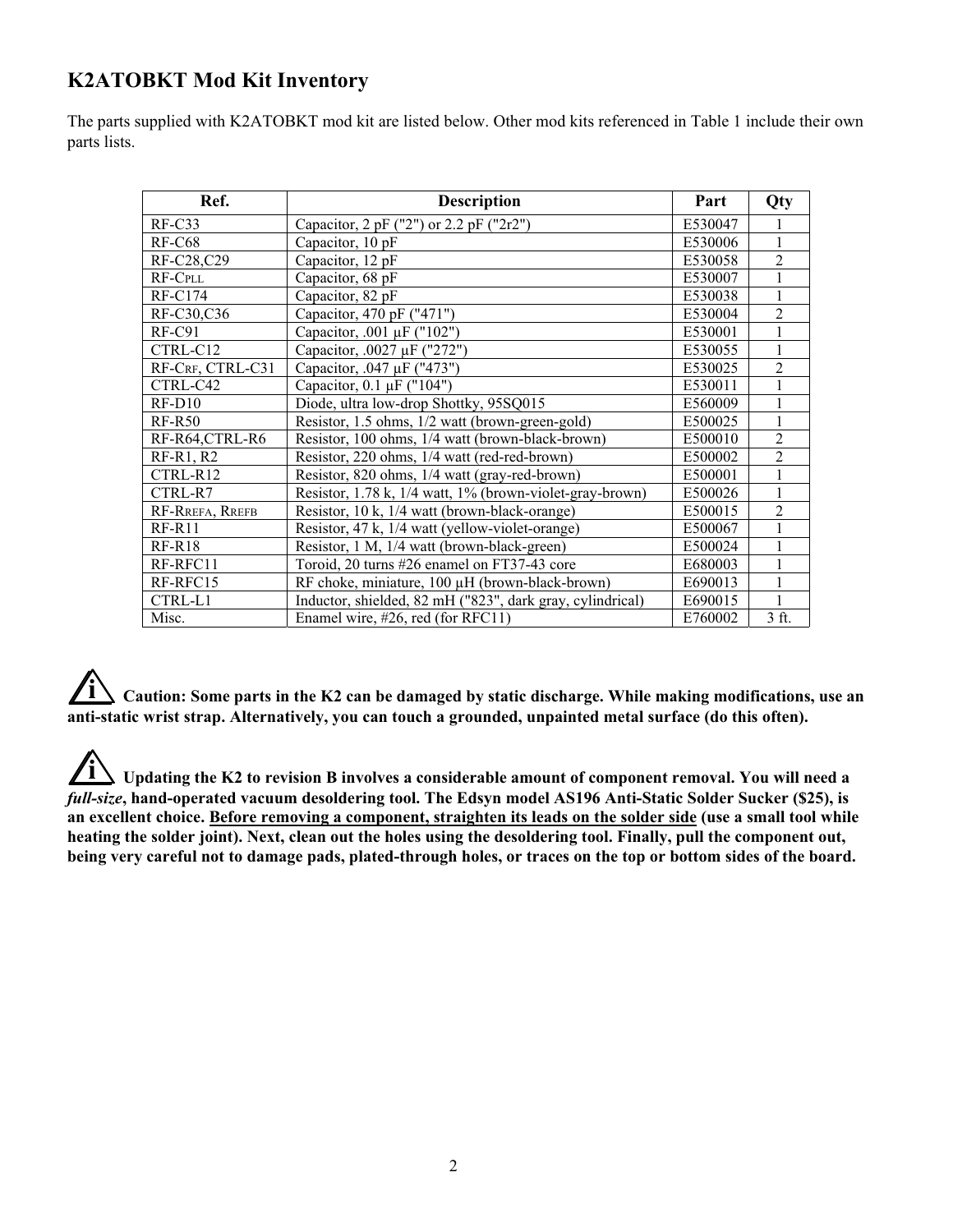# **1. Firmware Check and Parameter Save**

Determine what revision of firmware you have by turning the K2 on while pressing and holding any switch. You'll see a display such as: **2.03d 1.07**. The number on the left is the firmware revision of the main microcontroller, U6 on the Control board. The other number is the firmware revision for the I/O controller (IOC), U1 on the RF board. Record both of the numbers here: **K2 IOC** .

**If your K2 firmware revision is older than 2 . 0 0 A** , you'll need to install new firmware after making all desired hardware changes. You may need to install a new IOC in addition to the main microcontroller. This will be explained later.

 Whether or not you plan to install new firmware, you should record your present configuration settings in **Tables 2 - 5**. The BFO frequencies (Table 5) will be needed if you make the Temperature Stability changes.

|                   | <b>Primary Menu</b>         | <b>Secondary Menu</b><br>(Rev. 2.00 up <sup>1</sup> ) |         |
|-------------------|-----------------------------|-------------------------------------------------------|---------|
| Entry             | Param.                      | <b>Entry</b>                                          | Param.  |
| ST L              |                             | <b>SLCH</b>                                           |         |
| <b>STP</b>        |                             | <b>RATES</b>                                          |         |
| T-R               |                             | <b>DOT</b>                                            |         |
| <b>RPT</b>        |                             | <b>FPLY</b>                                           |         |
| <b>INP</b>        |                             | <b>PORT</b>                                           |         |
| <b>IAB</b>        |                             | <b>SPLT</b>                                           |         |
| <b>SSBA</b>       |                             | Po28                                                  |         |
| SSBC <sup>2</sup> | <b>SSBCr</b><br><b>SSBC</b> | <b>RTTY</b>                                           |         |
| <b>LCD</b>        |                             | <b>RTC</b>                                            |         |
| <b>GRPH</b>       |                             | <b>RIT</b>                                            |         |
| <b>OPT</b>        |                             | <b>ACC</b>                                            |         |
| ATU               |                             | $AT2/D19^3$                                           |         |
| <b>RANT</b>       |                             | <b>PA</b>                                             |         |
| CAL               | Table 3                     | TRN1                                                  |         |
| PF1               |                             | TRN <sub>2</sub>                                      | Table 4 |
| PF <sub>2</sub>   |                             | TRN3                                                  |         |

#### **Table 2. Menu Parameters**

<sup>1</sup> To switch between the **PRI** and **SEC** menus, tap **DISPLAY** after tapping **MENU**.

 $\overline{a}$ 

#### **Supplemental Menu Parameters: The DISPLAY**

switch is used to access additional parameters when editing certain menu entries. These include *sidetone source* (**S T L** entry), *8R Hold mode* (**T - R** entry), *Auto-Detect mode* (**I N P** entry), and *Fan mode* (**P A**  entry, secondary menu). These will be set up appropriately during new firmware installation (page 10) and do not need to be recorded here.

**CAL Settings (Table 3):** To access CAL settings, use the primary menu to scroll to **C A L** , hold **E D I T** to edit the parameter, select a CAL function with the VFO knob, then hold **EDIT** again to activate the function. After recording the setting, tap **MENU** to exit, then tap **M E N U** again and access the next CAL function in the same manner.

#### **Table 3. CAL Settings**

| <b>CAL Function</b> | <b>Parameter</b>                 |
|---------------------|----------------------------------|
| <b>OFF</b>          | n/a                              |
| <b>FCTR</b>         | n/a                              |
| <b>CUR</b>          |                                  |
| <b>TPA</b>          | $n/a$ (stored by KPA100)         |
| S LO                |                                  |
| S HI                |                                  |
| <b>PLL</b>          | n/a (CAL PLL will be done later) |
| FIL.                | Table 5                          |

**Transverter Band Displays (Table 4):** You'll only need to record these settings if you use the transverter bands. To access transverter band display settings, tap **MENU**, then tap **DISPLAY** to switch to the secondary menu, then scroll to the desired **TRNx** menu entry. Hold **EDIT** to access it. Tap **DISPLAY** to cycle through the five parameters for each transverter band display. To select the next transverter band setup, first tap **MENU** to return to scroll mode.

#### **Table 4. T R N x Band Displays (Rev 2.00 up)**

| $Xvtr$ # | On<br>/Off | RF | IF | <b>OFS</b> | <b>OUT</b> |
|----------|------------|----|----|------------|------------|
| TRN1     |            |    |    |            |            |
| TRN2     |            |    |    |            |            |
| TRN3     |            |    |    |            |            |

#### **(see next page for Table 5)**

<sup>2</sup> If RTTY is set to **O N** (Rev 2.00 up), and **r** mode has been selected with **MODE**, the **SSBC** menu entry changes to **SSBCr**. Record both settings if applicable.  $3$  If you have revision 2.03 or later firmware, the name of this menu entry is **D 1 9** . Otherwise it is **A T 2** (which was never used).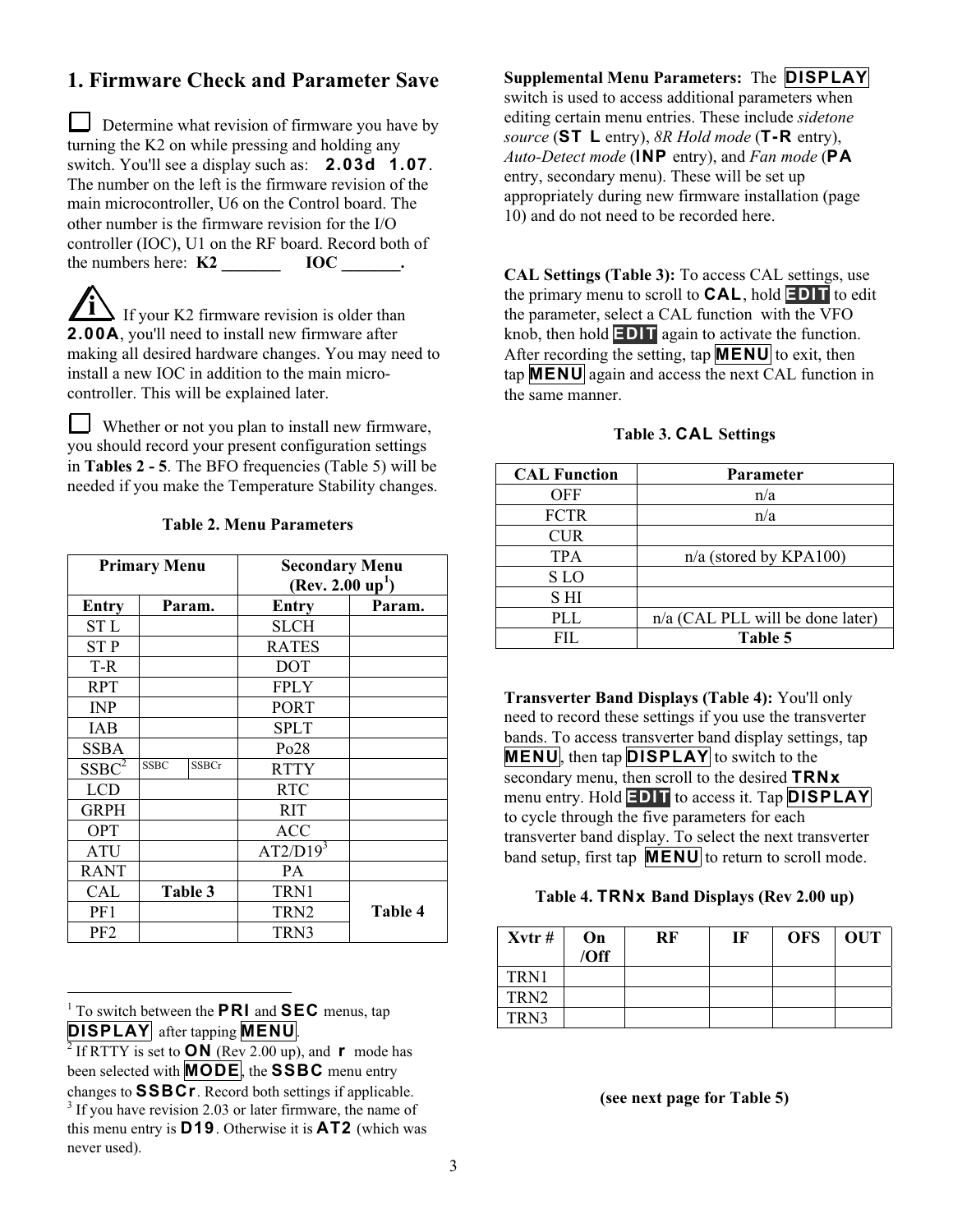Filter and BFO Settings (CAL FIL, Table 5)<sup>4</sup>: Before recording filter/BFO data, switch to any of the lower bands (160-17 m) so LSB/USB settings won't be swapped in CAL FIL. Connect the internal frequency counter cable to TP2 (BFO). To access filter and BFO settings, tap **M E N U** , scroll to **C A L** , hold **E D I T** to access the parameter, and change it to **FIL**. Hold **EDIT** again to activate the **CAL FIL** function. Record filter bandwidth settings (e.g. **0.70**) for each mode and each filter. Cycle through the modes by tapping **MODE** and holding **CW REV** when appropriate; filters are selected using **XFIL**. (RTTY mode, **r**, and RTTY reverse are only available with revision 2.00 and up firmware. The associated secondary menu entry, **R T T Y** , must be set to **O N** .) After all filter bandwidths are recorded, tap **B A N D -** followed by **D I S P L A Y** to show the BFO frequency. Record the BFO frequencies (e.g., **4 9 1 3 . 1 0** ) for each mode and filter, as you did for the filter bandwidths.

| Mode          | FL <sub>1</sub> | BF1t | FL <sub>2</sub> | BF <sub>2</sub> | FL <sub>3</sub> | BF3 | FL4 | BF4 |
|---------------|-----------------|------|-----------------|-----------------|-----------------|-----|-----|-----|
| $\mathrm{CW}$ |                 |      |                 |                 |                 |     |     |     |
| CW Rev.       |                 |      |                 |                 |                 |     |     |     |
| <b>LSB</b>    |                 |      |                 |                 |                 |     |     |     |
| <b>USB</b>    |                 |      |                 |                 |                 |     |     |     |
| <b>RTTY</b>   |                 |      |                 |                 |                 |     |     |     |
| RTTY Rev.     |                 |      |                 |                 |                 |     |     |     |

|  |  | Table 5. Present Filter and BFO Settings (CAL FIL) |  |
|--|--|----------------------------------------------------|--|
|  |  |                                                    |  |

<sup>&</sup>lt;sup>4</sup> If you're not familiar with filter and BFO configuration, review the instructions for CAL FIL in the K2 Owner's manual, starting on page 85.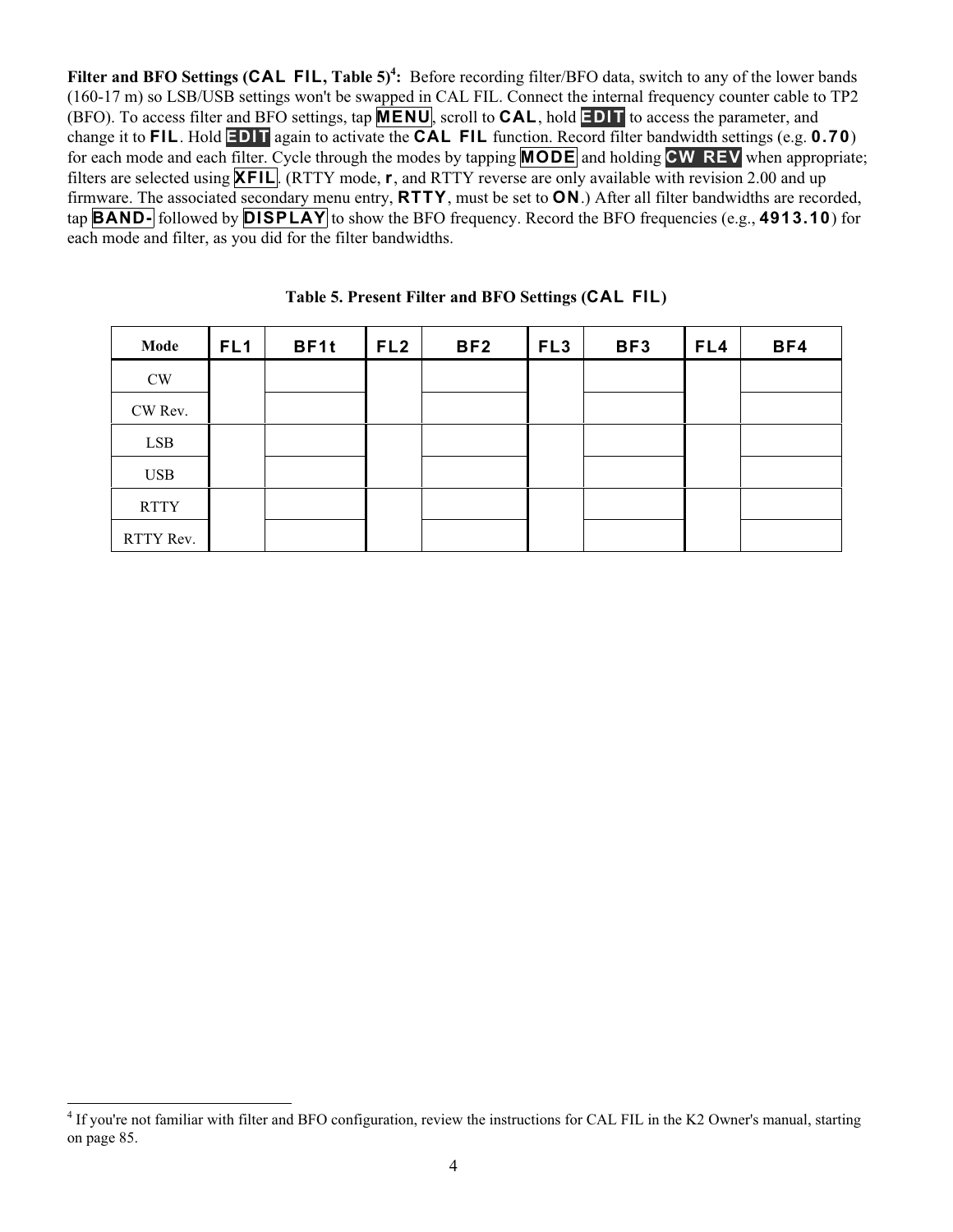# **2. PLL Frequency Stability at 7182 kHz**

Whenever the VFO is tuned to the 5 kHz band segment centered at about 7182 kHz, the PLL reference oscillator and VCO will be at exactly the same frequency. At this point, on a small percentage of K2s, coupling between the two oscillators can result in a "wavering" quality on both transmit and receive. *If your K2 exhibits this symptom, it must be corrected. It compromises signal quality, and may prevent VFO linearization (CAL PLL) from working correctly.*

### *Frequency Stability Test*

 You'll first need to identify the segment of 40 meters over which the two oscillators are at the same frequency. Switch to 40 meters, LSB or CW mode, and tune to about 7182 kHz. Then activate **CAL FCTR** using the menu. Alternately insert the internal counter probe into **TP1** (VCO) and **TP3** (PLL reference oscillator), and make sure they indicate the *same frequency* (in the 12 MHz range). They'll be equal over some 5 kHz segment, typically 7179-7184, but possibly lower or higher<sup>5</sup>. (Note that you can tune the VFO while in **C A L F C T R** .) **Don't change modes or filters, as this will move the target range.**

Range:  $7 \t -7$  kHz (mode: , filter: )

 Listen to a few signals in this range to see if they exhibit the "wavering" sound. Compare them to signals outside the range. You can use another ham transmitter as a signal generator. (Don't change modes or filters.)

### *Modifications to Cure Instability*

 The following modifications can be used to cure the instability, if required. Try them in order, and stop when the symptom disappears. All necessary parts are included in mod kit K2ATOBKT.

- Make sure C70 and C71 (VCO area) have the shortest possible leads.
- Solder a 68-pF capacitor (RF-CPLL) on the bottom of the RF board, between pins 13 and 12 of the MC145170, U4 (see Figure 1). Keep the lead length short.
- Add an RF choke in series with U4 pin 16. First locate point "X" in Figure 2. Cut the indicated small trace segment between pin 16 of U4 and capacitor C89 (on the top side). Next, solder a miniature 100-µH RF choke (RFC15) across the cut as shown in Figure 3. Finally, solder a.001- $\mu$ F capacitor (C91) from pin 16 to ground.
- Remove C70 (4.7 pF).



**Figure 1**







**Figure 3**

 5 Due to differences in the way old and new firmware did CAL PLL.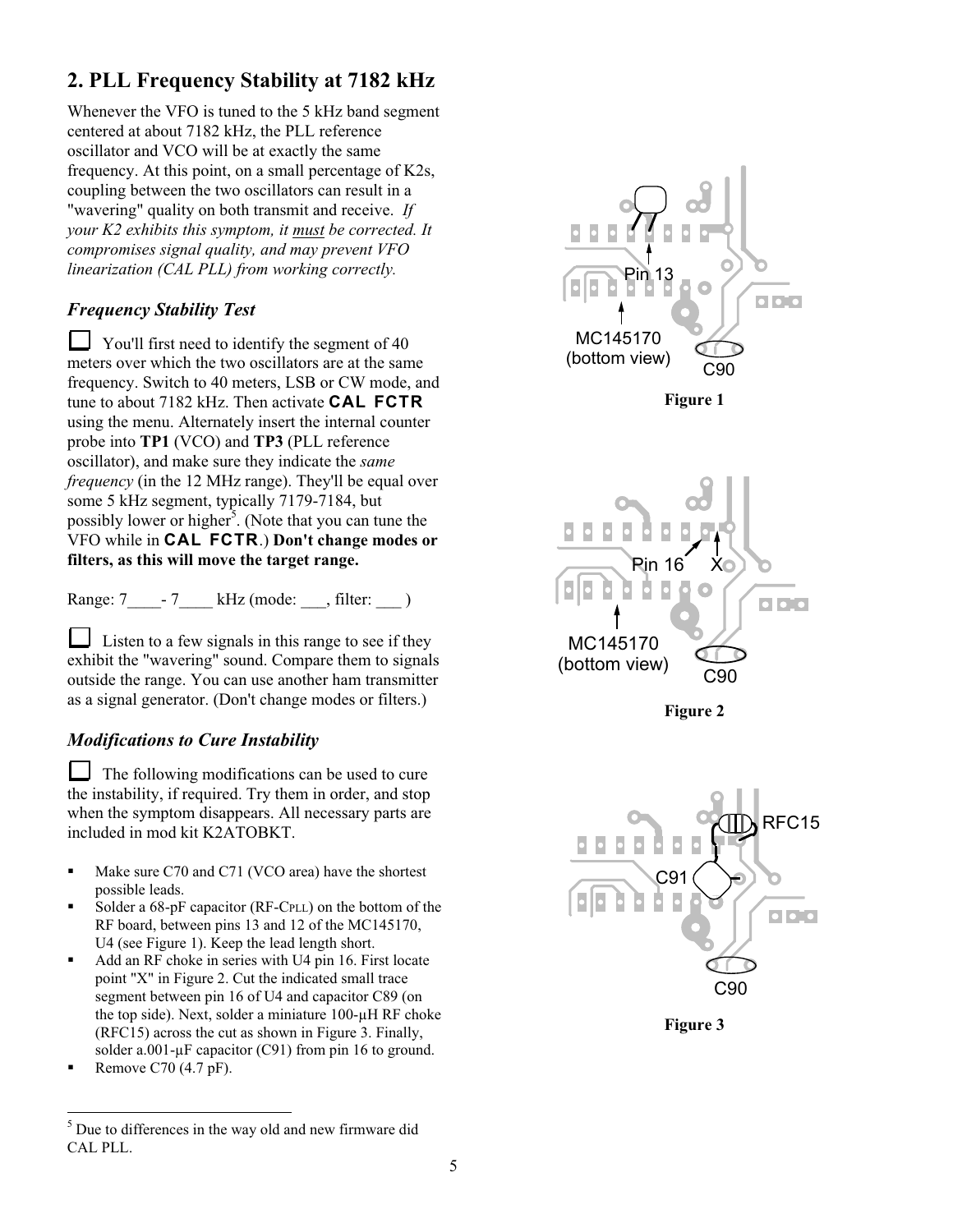# **3. Misc. RF Board Changes**

This step describes all RF board changes not covered elsewhere. Parts can be found in K2ATOBKT.

 Turn the K2 off. **Touch an unpainted, grounded metal surface.** Remove the top cover.

Remove all options plugged into the RF board.

Remove the two screws holding the Control board to the Front Panel board. Unplug the KAF2 if present.

 Remove the Front Panel assembly (there is no need to separate the panel from the PC board).



Remove the bottom cover.

Remove the rear panel/heatsink. Save all of the PA hardware, including the thermal pads.

# *Revision XC and older Rev. C K2s Only*

The following steps apply to Rev. XC and some Rev. A K2s (prior to s/n 2000). Check the components to see if you already have the correct values installed.

Change C68 (VCO area) from 4.7 or 5 pF to 10 pF. (Eliminates possible VCO problem on 160 meters.)

Change R1 and R2 (near the key jack) from  $470$ ohms (or 1k) to 220 ohms. (Lowers the voltage seen by the K2 when a paddle is closed. With 1 k, noise immunity may be inadequate. The microcontroller's internal pull-up resistors can pull these lines up too close to the "0" logic threshold.)

Change R50 from  $1/4$  watt to  $1/2$  watt (1.5 ohms, brown-green-gold). (1/4 watt in the driver emitter was too low to ensure adequate heat dissipation.)

**Note:** Other minor (preventative) design changes were made from revision XC to revision A. Except in rare cases, they will not significantly affect performance, and we recommend that they *not* be changed. These include: L31 from 12 to 10  $\mu$ H (PLL reference), C153 from 39 to 68 pF (TX mixer coupling), C162 from .01 to .047 (post-mixer amp), D9 from 1N34A to 1N5711 and R68 from 237 to 226 (RF detector).

### *Revision A and XC K2*

 Change R64 (center of the board, near U1) from 470 to 100 ohms. (Improves auxBus noise immunity.)

Change RFC11 from an RF choke to an FT37-43 toroid with 20 turns #26 enamel. Mount RFC11 on the bottom of the board with short leads. (Reduces unwanted S-meter activation, esp. on 17 meters.)

 Add CRF (.047, "473") on the bottom of the RF board as shown in Figure 4. One trace cut is required. (This capacitor is important if you have a KBT2 internal battery or KPA100 module. It prevents damage to the K2's low-pass filter relays in the event that the AUX RF and AUX DC cables are reversed. On the Rev. B RF board, the capacitor is C224.)



**Figure 4**

 Change D10, at the right edge of the RF board, from an SB530 to a 95SQ015. (The latter is an ultralow-drop diode, having a drop of only about 0.1 to 0.2 volts. This reduces wasted power in the diode on transmit, nearly eliminates the discrepancy between external voltmeters and the K2's internal voltage display, and allows the use of a slightly lower voltage supply for recharging the KBT2 internal battery.)

# *Re-installing the Heat Sink*

**Note:** Skip these two steps for now if you plan to make the bandpass filter changes on the next page.

 Inspect the thermal pads for Q7 and Q8. Brush away any aluminum fragments which might have become stuck to the pads.

 Re-install the rear panel/heat sink and PA hardware as described in the K2 owner's manual (Assembly, Part III).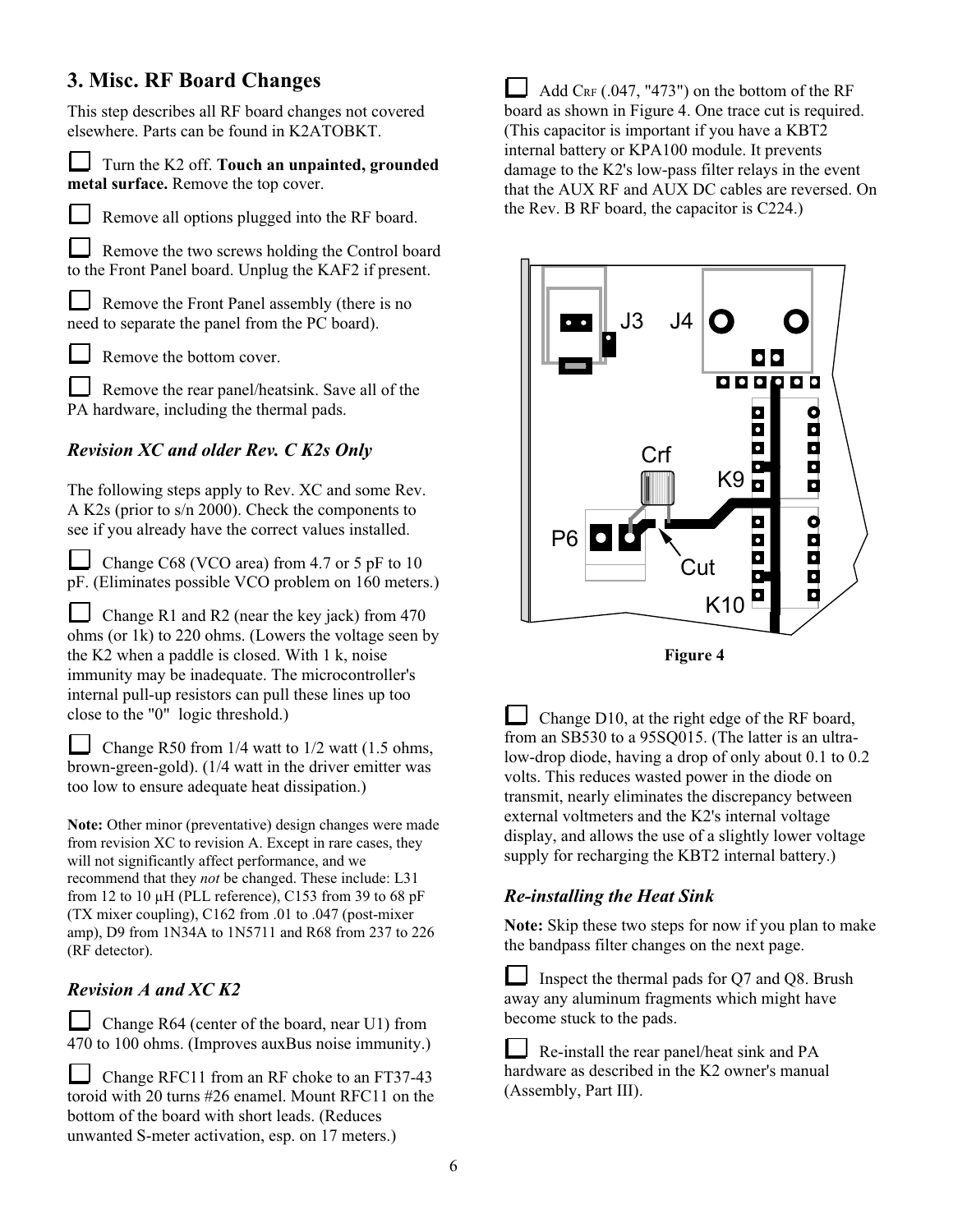# **4. 15/17 m & 20/30 m Bandpass Filters**

See descriptions below. Band-pass filter realignment will be done following all hardware and firmware updates.

## *15/17 m Bandpass Filter*

These optional changes narrow the 15/17 m bandpass filter to improve image rejection. In Europe in particular, strong shortwave broadcast stations in the 16 MHz range may produce low-level image responses in the 15-m band with the original filter values.

Change C30 and C36 from 330 to 470 pF ("471").

Change C33 from 3 (or 3.3) pF to 2 (or 2.2) pF.

### *20/30 m Bandpass Filter*

This optional change adds 12-pF capacitors in parallel with each of the 20/30-m bandpass filter trim caps, which should eliminate any difficulty in aligning the bandpass filter on 20 meters. Some builders found that the 20-meter trimmers "topped out" before the peak was located.

Solder 12 pF capacitors across C21 and C23, on the bottom of the board in the bandpass filter area. (These capacitors are designated C28 and C29 on the Rev. B RF board.)

### *Re-installing the Heat Sink*

Inspect the PA thermal pads and re-install the heat sink as described in the last two steps on page 6.

# **5. BFO Temperature Stability**

This optional set of modifications reduces BFO frequency drift an average of 70-80%. The parts and documentation for the change are supplied with part # BFOMDKT.

 $\Box$  If you previously installed this mod kit, make sure that R19 (soldered to the bottom of the board in the PLL reference oscillator area) is 2.7 k. Some early BFOMDKT kits were sent out with 220 ohms for use at R19, which can cause PLL reference oscillator instability. (1.8 to 3.3 k can be used.)

**Note:** Skip to step 5A, at right (PLL Upgrade) if you've already installed BFOMDKT.

If you have an older K2 (Rev. A or XC), you may have installed a large capacitor (150 pF or larger) at C174 due to inadequate BFO range. Increasing only the size of C174, without a proportional increase in C173, may cause excessive BFO injection and is no longer recommended. Restore C174 to its original value if applicable (82 pF; supplied with K2ATOBKT.)

**Note:** The crystals supplied with BFOMDKT should have adequate range with the standard capacitor value at C174 (82 pF). If the range is found to be slightly low, two supplemental capacitors (47 pF and 120 pF), which are supplied with BFOMDKT, can safely be added in parallel with C174 and C173. This is explained on page 12 as part of the BFO range test.

⊔ If you have an older K2 (Rev. A or XC), you may have a 100 k RPACK at RP2. In this case, solder 10 k resistors (RREFA, RREFB) across RP2 pins 1-2 and pins 3-4, on the bottom of the board in the VCO area. (There's no need to remove RP2, which can be difficult. The two paralleled resistors will suffice.)

ப Locate the instructions supplied with BFOMDKT. Put an "X" by the instructions covering installation of firmware, as well as BFO and PLL test and alignment. These steps will be skipped for now.

Follow all instructions supplied with part # BFOMDKT, except those you marked with an "X" above.

# **5A. PLL Upgrade**

The PLL Upgrade is a very important design change that was recently added to the K2 (s/n 3446 and later). It uses a thermistor to temperature-compensate the PLL reference oscillator, reducing drift by a factor of 5 to 10. This upgrade kit should only be installed if you have also made the BFO mod described above. The parts, small PC board, and documentation for this upgrade are supplied with part  $# E850138$ .

 Follow all instructions supplied with the PLL Upgrade kit, E850138, except those dealing with alignment and test. This will be done later.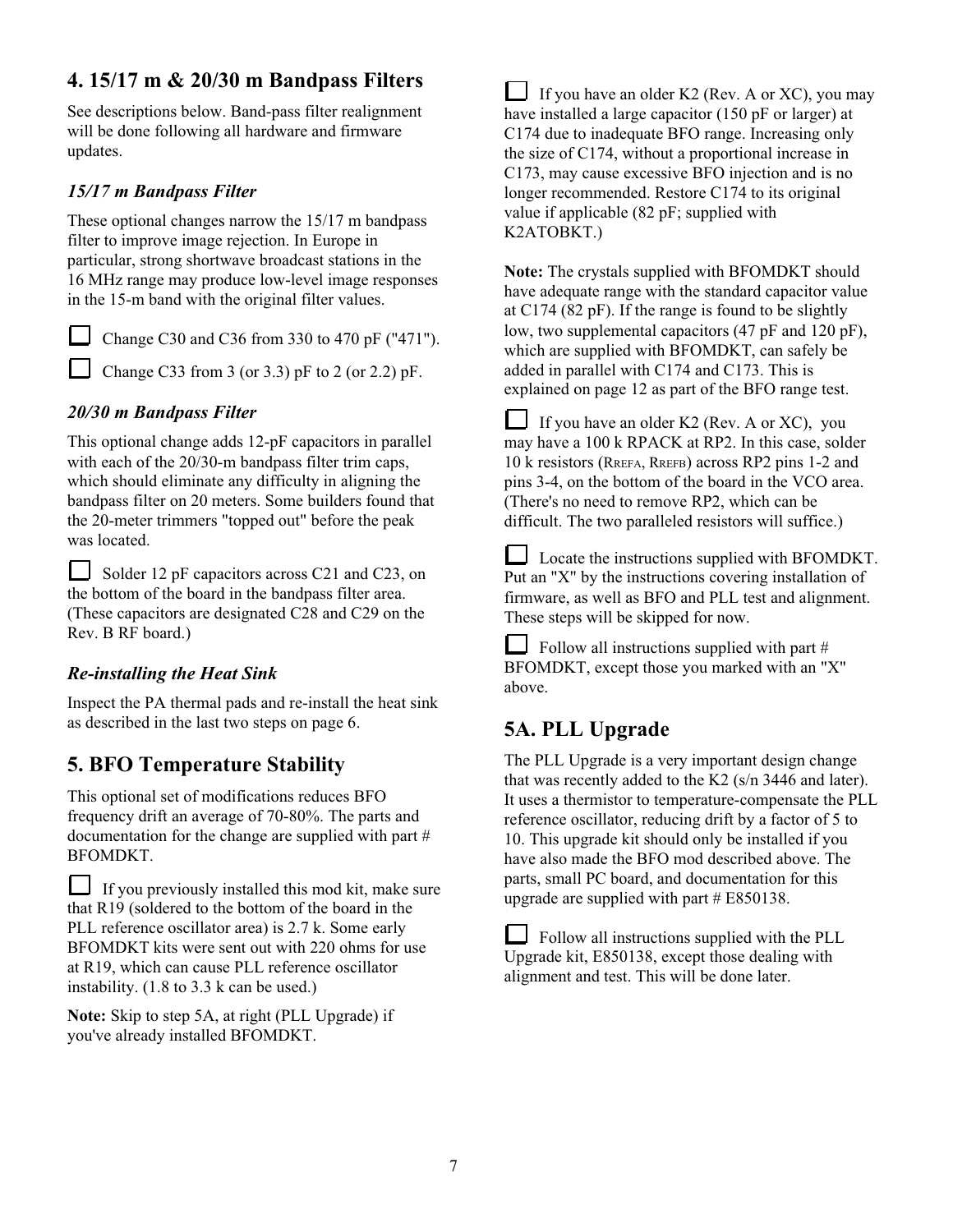# **6. VFO ALC & 10/12 m Bandpass Filter**

This set of modifications enhances the VFO ALC circuit and narrows the 10/12 m filter. Without the mods, a small increase in VFO spurious output will sometimes occur when switching bands to or from 10 meters. This is usually significant only if the K2 is driving a KPA100 or other amplifier, but we recommend making the changes in all cases. The parts and documentation for this mod are supplied with part # E850093.

Follow all instructions supplied with the VFO ALC mod kit, E850093, *except* 10/12 meter bandpass filter alignment. Alignment will be done later.

If you have a rev. XC K2, you must also add  $R18$ (1 M) to the VFO ALC circuit. Solder R18 on the bottom of the board, directly across the pads of C59.

# **7. Second Crystal Filter Flatness**

This change flattens the K2's second crystal filter response, and allows the I.F. adjustment, L34, to be set optimally for both CW and SSB. As a result, a much better pitch match can be obtained on LSB and USB. The parts and documentation for this mod are supplied with part # XFILMDKT.

Follow all instructions supplied with XFILMDKT, except those instructions dealing with I.F. alignment, which will be done later.

# **8. First Crystal Filter Grounding**

The instructions for grounding the crystals in the 5 pole first CW crystal filter (X7-X11) originally called for the wires to be soldered to the tops of the cans. A few builders subsequently determined that soldering the ground wires closer to the base of the cans resulted in better ultimate attenuation. Some builders also experimented with additional bypassing of filter control lines using surface-mount capacitors, but this appears to offer very little additional benefit, if any.

This change is optional. Most K2 builders who used top-grounding of the crystals in the first crystal filter found the ultimate attenuation to be completely satisfactory.

# **i In the following step, be careful not to overheat the crystals. Use a temperature-controlled iron, and limit soldering time to about 3 seconds per soldering attempt.**

 There are two ground pads each for X7-X11, one on either side. Use bare wires (10 total) for grounding the crystals, but **do not** solder the wires to the *tops* of the crystals. The wires must be soldered to the *sides*, instead, about 1/4" (6 mm) up from the surface of the PC board.

# **9. AF GAIN Control Smoothness**

The original "2-wire" AF gain potentiometer circuit is susceptible to mechanical potentiometer noise at the counter-clockwise end of its rotation. The "3-wire" modification used in the Rev. B K2 completely eliminates this problem, making AF GAIN adjustment smooth. The modification also allows the AF GAIN pot to completely turn off the audio when rotated fully counter-clockwise. In some cases, the old circuit would permit some residual signal to circumvent the potentiometer in this position.

This change is optional but recommended.

 $\Box$  Follow all instructions in the application note, except those dealing with testing the new circuit, which will be done later. The application note can be found at:

http://www.elecraft.com/Apps/K2 AF pot/K2 AF gai n\_app\_note.htm (HTML)

or:

http://www.elecraft.com/Apps/K2\_AF\_pot/K2\_AF\_gai n\_app\_note.pdf (PDF)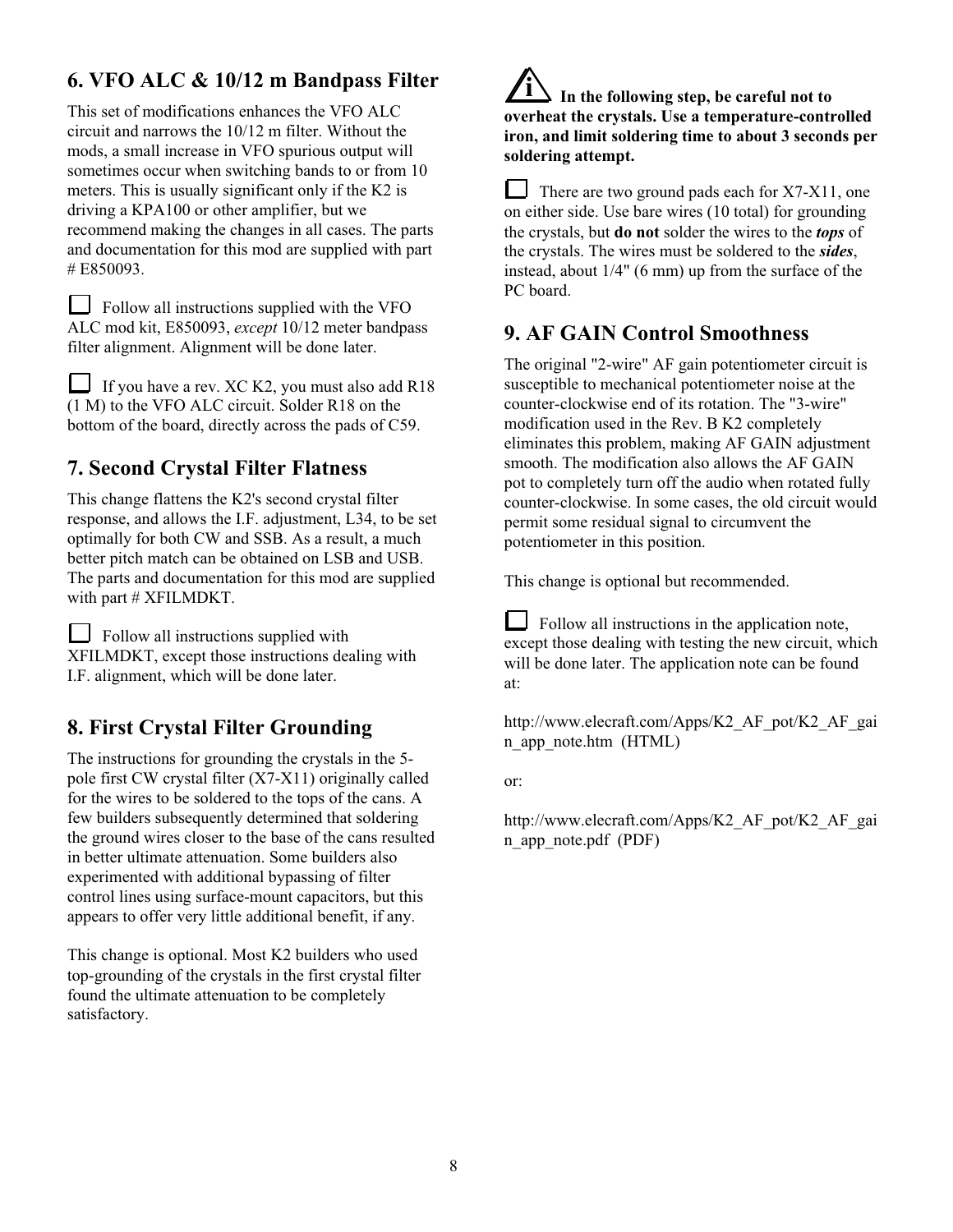# **10. Misc. Control Board Changes**

These changes improve various operating characteristics of the K2, as explained in each of the steps below. The parts for these changes are included in K2ATOBKT.

 Change R6 from 470 to 100 ohms (brown-blackbrown). (Improves auxBus noise immunity.)

Change R7 from 1.96 to 1.78k (brown-violetgray-brown). (Improves current measurement accuracy.)

 Change C12 from .001 to .0027 µF ("272"). (Improves auxBus noise immunity.)

Change C42 from .01 to 0.1  $\mu$ F ("104"). (Stabilizes voltage display.)

 Locate the trace on the top side of the board that runs directly between resistors R8 and R9 (Figure 5). Cut the trace. On the bottom side of the board, solder an 820-ohm resistor (gray-red-brown) between the two vias. You'll need to pre-trim the resistor's leads since it isn't possible to cut the lead that falls between R8 and R9. (Protects the microcontroller in the event that an RS232 signal is accidentally connected to the VRFDET line via the KIO2's or KPA100's AUX I/O connector. Designated R12 on the Rev. B Control board.)



**Figure 5**

If you have an older K2 (Rev XC or A), C31 may be 0.1 µF ("104"). Change C31 to .047 µF ("473"). (Improves CW keying envelope shape.)

#### *Sidetone Modification*

These optional changes provide a more pleasantsounding sidetone.

Locate capacitor C24 (.0027  $\mu$ F), which is on the right side of the Control board between RP7 and RP3. As shown in Figure 6, cut the trace on the top side of the board between C24 and pin 6 of RP7. On the bottom side of the board, solder a 47 k resistor (yellowviolet-orange) between these two pads. (Reduces digital switching noise in the sidetone; designated R11 on the Rev. B Control board.)



**Figure 6**

 Locate RP5, the 10-pin, 470-ohm RPACK at the right side of the board. Solder an 82-mH shielded inductor ("823") on the bottom of the Control board between pins 7 and 10 of RP5. The leads of the inductor should be formed such that the body can be folded down flat against the PC board. (Designated L1 on the Rev. B board. Creates a low-frequency resonant tank in conjunction with C33, greatly attenuating harmonics of the sidetone. The resonant frequency is approximately 400 Hz, but the Q is quite low, so sidetone frequencies from 400-800 can still be used effectively.)

#### *RS-232 and Sidetone Source (KIO2/KPA100)*

If either a KIO2 or KPA100 option is installed in the Rev. A or XC K2, the builder must make a few additional changes to the Control board. These changes are fully documented in the KIO2 and KPA100 manuals. (The sidetone generation is re-routed from pin 25 of the microcontroller, U6, to pin 4 of the quad D-to-A converter, U8. This allows pin 25 of U6 to be used for full-duplex RS232 communications.)

There is no need to make these changes until you add a KIO2 or KPA100. In a later step, you'll set up your K2's configuration based on whether or not you have at some point installed either of these options.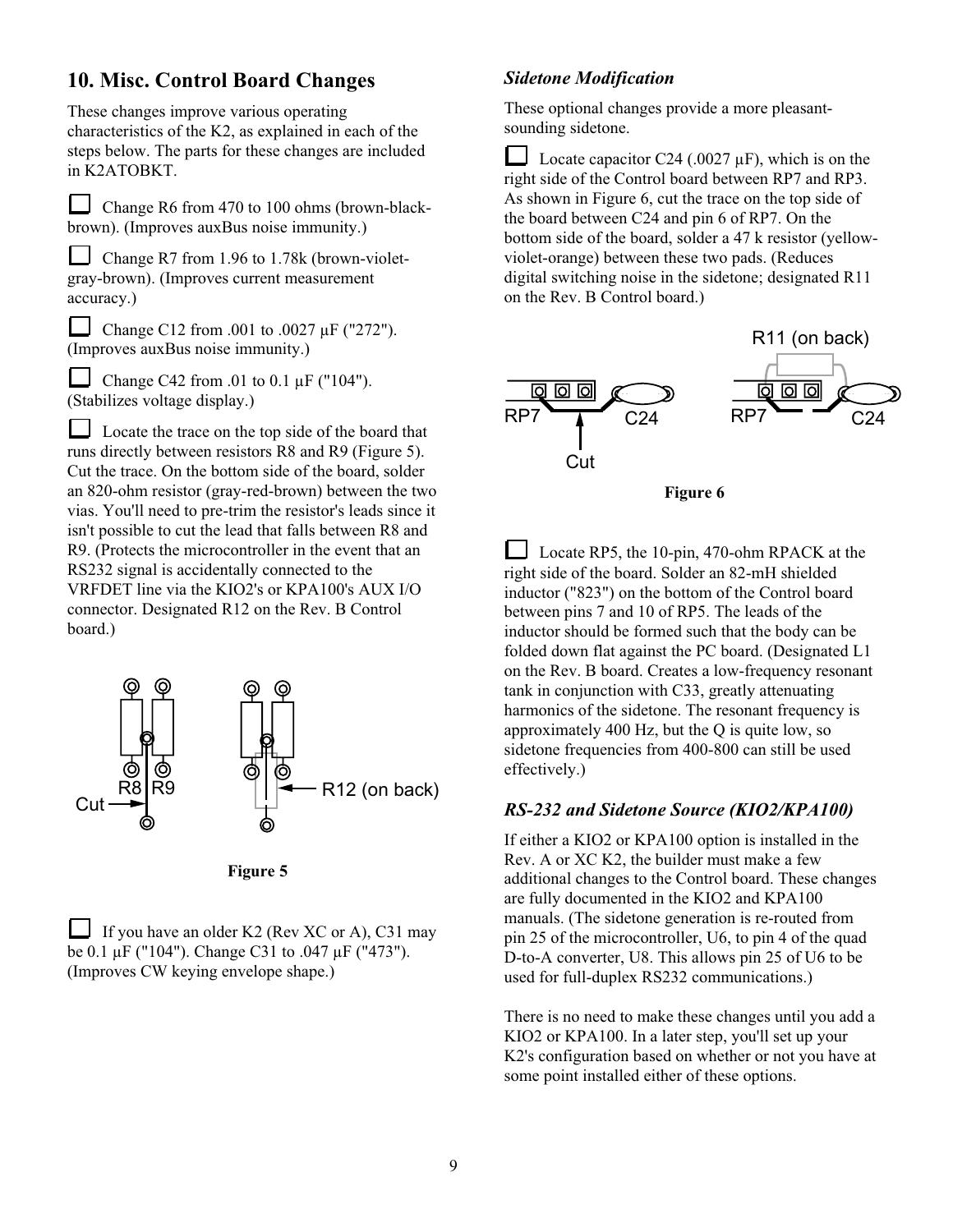#### *AGC Threshold Control*

R1 on the Control board sets the AGC threshold, which also establishes the K2's I.F. gain. On Rev. A and Rev. XC Control boards, R1 is fixed. A small number of K2 owners found that reducing the size of R1 slightly could optimize the AGC threshold setting and/or bring up the I.F. gain, so we used a trimmer at R1 on the Rev. B board.

We don't recommend replacing R1 with a trimmer on older K2s, for two reasons: the number of K2s that would benefit from it is quite small; and adding a potentiometer here is difficult because R1 is very close to the side panel.

After you've completed all hardware changes and have the K2 reassembled, you can test your AGC threshold to determine if a change in the value of R1 is warranted. This is covered in on page 14.

## **11. Firmware Installation**

**If you determined earlier (page 3) that your firmware must be replaced, complete the following steps. Otherwise skip to Alignment and Test (right column).**

**Touch an unpainted, grounded metal surface.** Remove the old K2 firmware, U6 (Control board), using a small screwdriver to pry it gently out of its socket at both ends. Store it in a safe place.

Straighten the leads of the new microcontroller (PIC18C452).

Install the new microcontroller. Orient the notched or dimpled end of the IC with the notched end of its component outline.

If your I/O controller (IOC) firmware is revision is 1.05 or earlier, or if you were sent a new I/O controller by Elecraft (PIC16F872), remove U1 on the RF board. Store it in a safe place. Install the replacement IOC at U1.

# **12. Alignment and Test**

#### *Re-Installation of Boards and Panels*

Reinstall the front panel assembly.

 Reinstall the Control board (and KAF2 option if applicable). Secure the Control board to the Front Panel board using the provided hardware.

Reinstall the bottom cover.

Reinstall all options that plug into the RF board.

 Reinstall the rear panel/heatsink if you have not done so already (last two steps on page 7).

#### *Firmware Configuration*

Turn on the K2. You may see **INFO 201** (for about 11 seconds) if you have installed new firmware. The sidetone may not be working at this point, and the filters and S-meter may not be calibrated.

**If you saw I N F O 2 0 1 , you must re-enter all of your menu and CAL parameters** as explained in the following steps. If you didn't see INFO 201, skip to **Supplemental Menu Parameters** (next page).

 Set up all primary menu entries using data recorded in Table 2 (page 3). **S T L** and **S T P** must be set up, even though you may not have any sidetone at this point. This will be corrected later.

 If your old firmware was older than revision 2.00, please read the "K2 Revision 2 Firmware" manual, which you should have received with the new firmware (you can also download it from our web site). This will explain what the secondary menu entries are used for, and how to access this menu.

Set up all secondary menu entries from Table 2.

 If you have the K60XV option installed (60 meter adapter), set the **D 1 9** secondary menu entry to **Y** (see K60XV manual). Otherwise leave **D 1 9** set to **N** .

Set up the **CAL CUR, CAL S LO**, and **CAL S HI** entries from Table 3. **CAL TPA** is stored by the microcontroller in the KPA100, if applicable, and does not need to be set up here. **CAL PLL** will be done later.

If applicable, set up transverter bands (Table 4).

Set up the filter bandwidths (but *not* the BFOs) for each mode using data from Table 5. The BFOs will be set up after the BFO range check.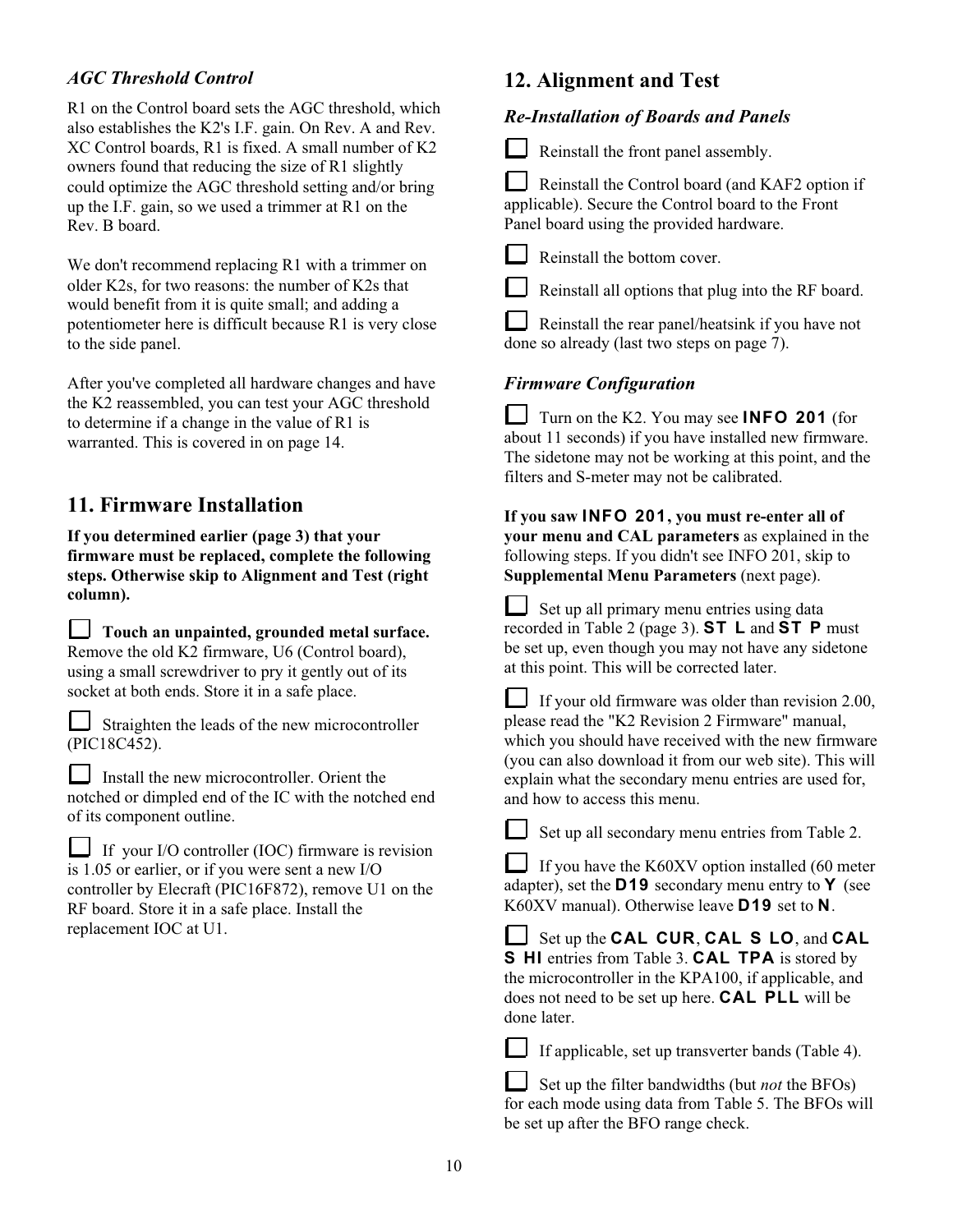#### **Supplemental Menu Parameters**

The **DISPLAY** switch is used to access additional parameters when editing certain menu entries. Set up these parameters as follows:

 Test your sidetone using the **S T L** menu entry. If the sidetone is missing, **E D I T** the **S T L** parameter, then tap **DISPLAY** to change the sidetone source. The default is **U 8 - 4** , compatible with the Control board modifications required for the KPA100 and KIO2. If you have never installed a KIO2 or KPA100, the source should be set to **U 6 - 2 5** .

 $\Box$  "8R Hold" mode keeps the 8R (8 volts receive) line low between CW elements. This is now the default mode for 8R; it eliminates excessive T-R relay switching when the K2 is used with transverters or amplifiers. At present we don't know of any reason to set the 8R mode to "normal," where 8R is allowed to go back to 8 volts between CW elements. However, if you wish to select this mode, locate the **T - R** menu entry, **EDIT** its parameter, and tap **DISPLAY**. You'll see **8R nor** on the LCD.

 "Auto-detect" allows you to connect a keyer, computer, or hand key to the K2 along with a keyer paddle. Auto-detect is normally on. To turn it off, locate the **INP** menu entry, **EDIT** its parameter, and tap **DISPLAY**. You'll see **ADET OFF**.

The default fan mode for the KPA100 option is FAN nor. If you prefer FAN LoHi or FAN Hi, locate the **PA** entry in the secondary menu, **EDIT** the parameter, and tap **DISPLAY** to select the desired mode.

### *PLL Reference Oscillator Range Test*

This test is necessary if you made the Temperature Stability modifications or changed any other components in the PLL reference oscillator.

 Make sure the bottom cover is securely attached, and that the K2 has been turned on for at least 5 minutes (operating at room temperature).

 Plug the frequency counter probe into P6 (Control board).

Connect the probe tip to the PLL reference oscillator test point, TP3 (left-front corner of the RF board, near U4). **Note:** If an audio filter module is installed, you'll need to remove it to get to TP3.

Using the menu, select **CAL FCTR**, then hold **EDIT** a second time to enable the frequency counter. The counter should show a frequency of  $12090$  kHz +/- 30 kHz. If it is **0000.00**, changing rapidly, or out of range, you could have a problem with the counter probe or the PLL Reference Oscillator.

 When you're in frequency counter mode, the **BAND+** and **BAND**- switches can be used to check the range of the PLL reference oscillator. First, tap **BAND+** and write down the frequency reading in the space below (typically about 12097-12100 kHz). Then tap **B A N D -** and write down this frequency reading (typically 12085-12092 kHz).

Ref. High Freq. Ref. Low Freq. Range (kHz) \_\_\_\_\_\_\_\_\_\_\_\_ \_\_\_\_\_\_\_\_\_\_\_\_ \_\_\_\_\_\_\_\_\_\_

Subtract the lower frequency reading from the higher reading. The range must be between 9.0 and 15 kHz (if not, you may have a problem in the PLL reference oscillator, most likely with one of the components recently installed). Tap **M E N U** to exit **CAL FCTR.** 

If you removed an audio filter option temporarily to get to test point TP3, reinstall it now.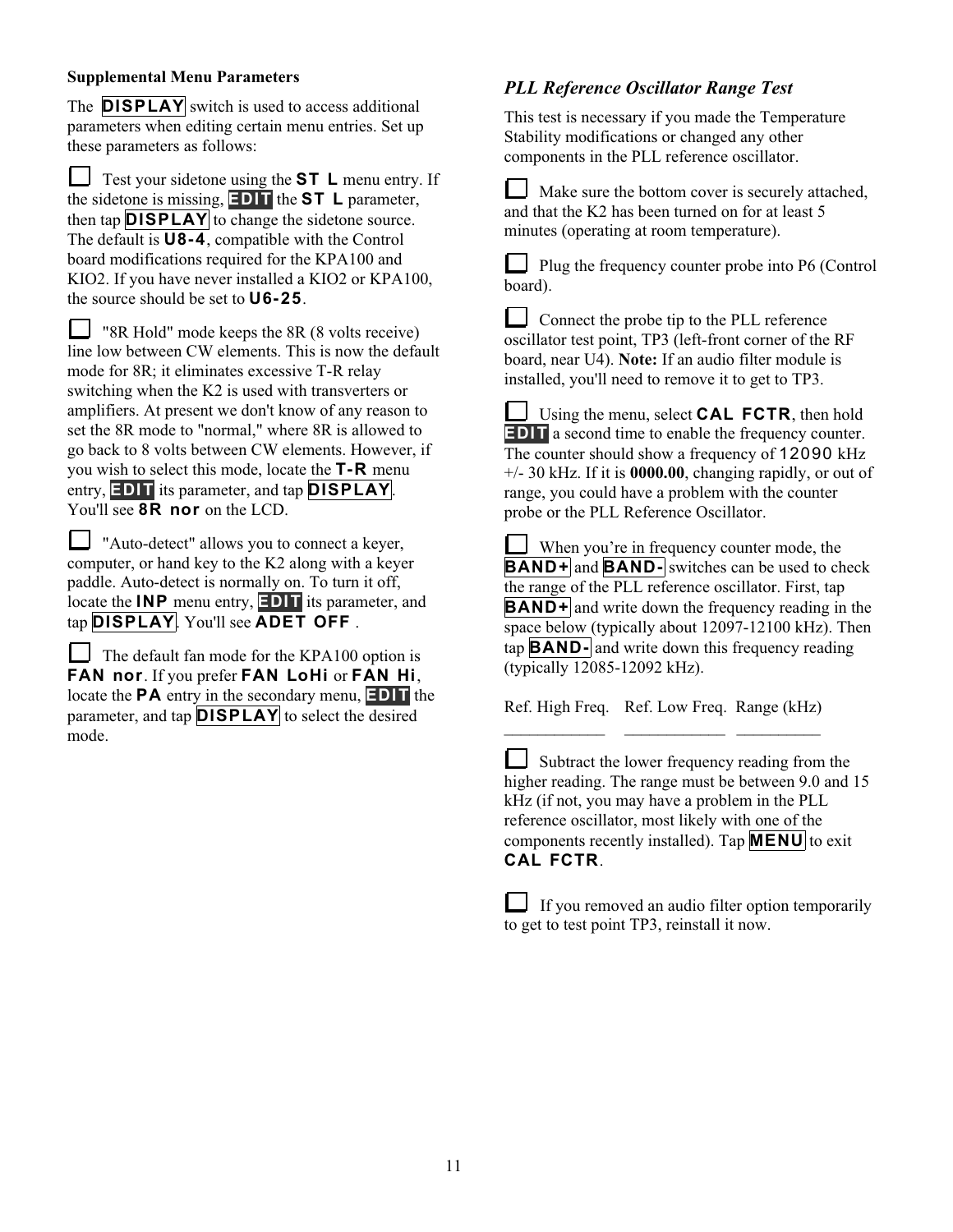### *BFO Test*

The BFO will be tested in the following steps. You should do this test even if you did not make the Temperature Stability modifications.



Make sure the bottom cover is securely attached.

 $\Box$  Switch to the 40-m band.

 Connect the frequency counter to the BFO test point (TP2), which is on the right side of the RF board near the crystal filter.

 Using the menu, activate **C A L F C T R** . The counter should show a frequency between 4908 and 4918 kHz.

**i** If you see a reading of **0000.00** kHz or one that is changing rapidly, you may not have the frequency counter probe connected properly. Also inspect the leads of L33 carefully. They could be broken or poorly soldered.

 When you're in frequency counter mode, the **BAND+** and **BAND**- switches can be used to check the range of the BFO. First, tap  $\mathbf{BAND}$  + and write down the frequency reading below (typically about 4916-4917 kHz). Then tap **B A N D -** and write down this frequency reading (usually about 4911-4913 kHz). Finally, calculate the BFO range (high - low) in kHz. Typical range is 4 to 5 kHz.

BFO High Freq. (must be 4916.3 kHz or higher)

BFO Low Freq. (must be 4912.7 kHz or lower)

Range (High - Low) \_\_\_\_\_\_\_\_\_\_\_ (must be 3.6 kHz or more)

 If your BFO range is slightly less than 3.6 kHz, and/or the low frequency is higher than 4912.7, your BFO crystals probably have higher than average Q. You can safely compensate for this by increasing the size of C174 *and* C173 in the BFO circuit. The Temperature Stability mod kit (BFOMDKT) includes two capacitors for this purpose, 47 pF to parallel with C174, and 120 pF to parallel with C173. If you didn't order this mod kit, you can use any temperature-stable capacitors (NPO, C0G, or N750 types) in the following ranges: 39-68 pF (in parallel with C174), and 100-180 pF (in parallel with C173).

 If the BFO doesn't appear to be working, or its frequency range is shifted too high or too low, it may be due to one of the following:

- $\blacksquare$  If you didn't calibrate the K2's internal frequency counter using an external counter, it may not be reading accurately. If possible, borrow an accurate counter and re-do the **4 MHz Oscillator Calibration** as described in the K2 owner's manual.
- If you installed the new BFO toroid at L33 (T44-7), look closely at its leads using a magnifying glass. The wire used is very small, and easily broken during installation.
- One or more of the capacitors in the BFO circuit could be of the wrong value.

# *BFO Alignment*

The following two steps will be necessary if you saw **INFO 201** on the display following firmware installation, *or* if you made the Temperature Stability modifications to the BFO.

Make sure the bottom cover is securely attached.

 $\Box$  Set up the BFOs for all modes and filters using the frequencies from Table 5 (page 4). You'll have a chance later on to fine-tune the BFO settings.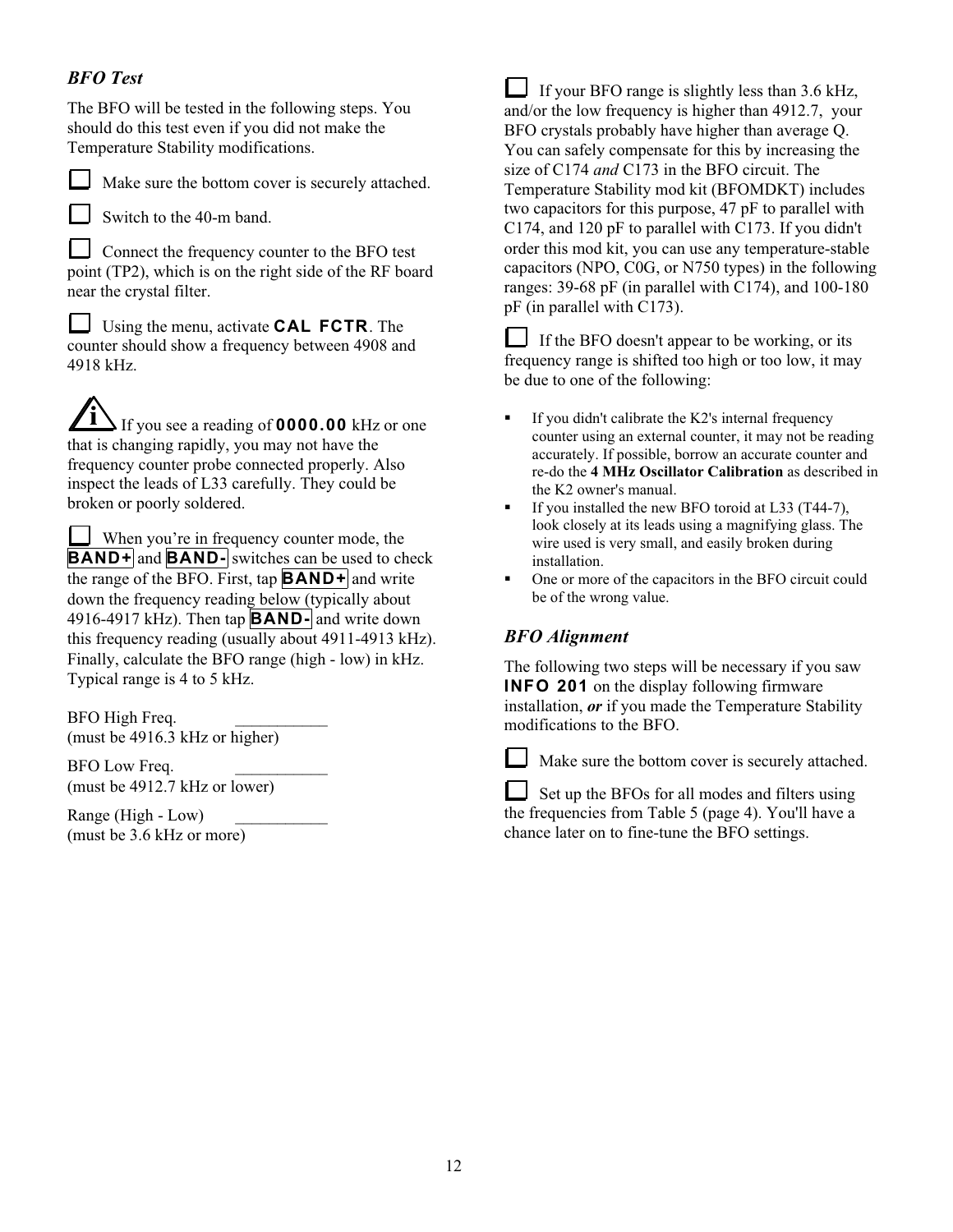### *VFO Linearization*

This procedure will be necessary if you installed new firmware *or* if you installed the PLL Upgrade (or made other changes in the PLL area of the RF board). **The procedure will be done only on 40 meters.** It should not be repeated on each band.

#### **Allow the K2 to warm up at normal operating room temperature for at least five minutes. The bottom cover must be installed.**

Plug the K2 frequency counter cable into P6 on the Control board. Connect the probe end to test point TP1 on the RF board (VCO, center-left side of the RF board).

Switch to 40 meters and set the VFO to about 7100 kHz.

Tap **MENU** and locate the **CAL** entry. Hold **EDIT**, then change the parameter to **PLL**. Hold **EDIT** again to begin the calibration procedure. You'll see a frequency in the 12 MHz range displayed, and the letter "**d** " will flash as the firmware records calibration data. After approximately 5-10 minutes, you'll hear a short tone, and **END** will be displayed. Tap any switch to clear this message.

**If you see <b>INFO** 232 at any time during VFO calibration, verify that you were on 40 m, with the counter cable at TP1**.**

 You can check the VFO's accuracy using a signal at a known frequency (see page 98 of the revision C K2 manual). **Note:** In the Revision C manual, steps 8 and 11 on page 98 are incorrect for the new firmware. **CAL PLL** is now run only once, and only on 40 m.

|      | Move the K2 counter cable to the BFO test point, |
|------|--------------------------------------------------|
| TP2. |                                                  |

# *I.F. Amplifier Alignment*

If you made the recommended modification to the second crystal filter, L34 will need readjustment. L34, located near the right front corner of the RF board, is used to peak the output of the I.F. amplifier.

 Using the wide end of the plastic tuning tool, adjust the slug in L34 until it is near the top of the can. **Stop turning the slug when it appears to be at the top or when you feel resistance.**

 Turn L34's slug one full turn clockwise (down into the can).

Set the band to 40 meters using **BAND+** or **BAND-**. Select CW Normal and FL<sub>2</sub> (700 Hz) nominal bandwidth).

I Make sure the RF GAIN control is fully clockwise (max. gain). Disconnect the antenna from J4, if one was connected.

Tap **PRE/ATTN** until the PRE annunciator turns on.

 Connect a pair of headphones (stereo or mono) to the front panel jack, and turn the AF GAIN control to about midway.

 Slowly tune the VFO to locate the weak internally-generated signal near 7000 kHz.

 $\Box$  While listening to the signal at 7000 kHz, adjust L34 for best signal strength and lowest noise. This setting occurs at about 1 to 1.5 turns below the top of the can. (You can use your DMM on AC volts, at the speaker jack, to obtain a more sensitive indication.)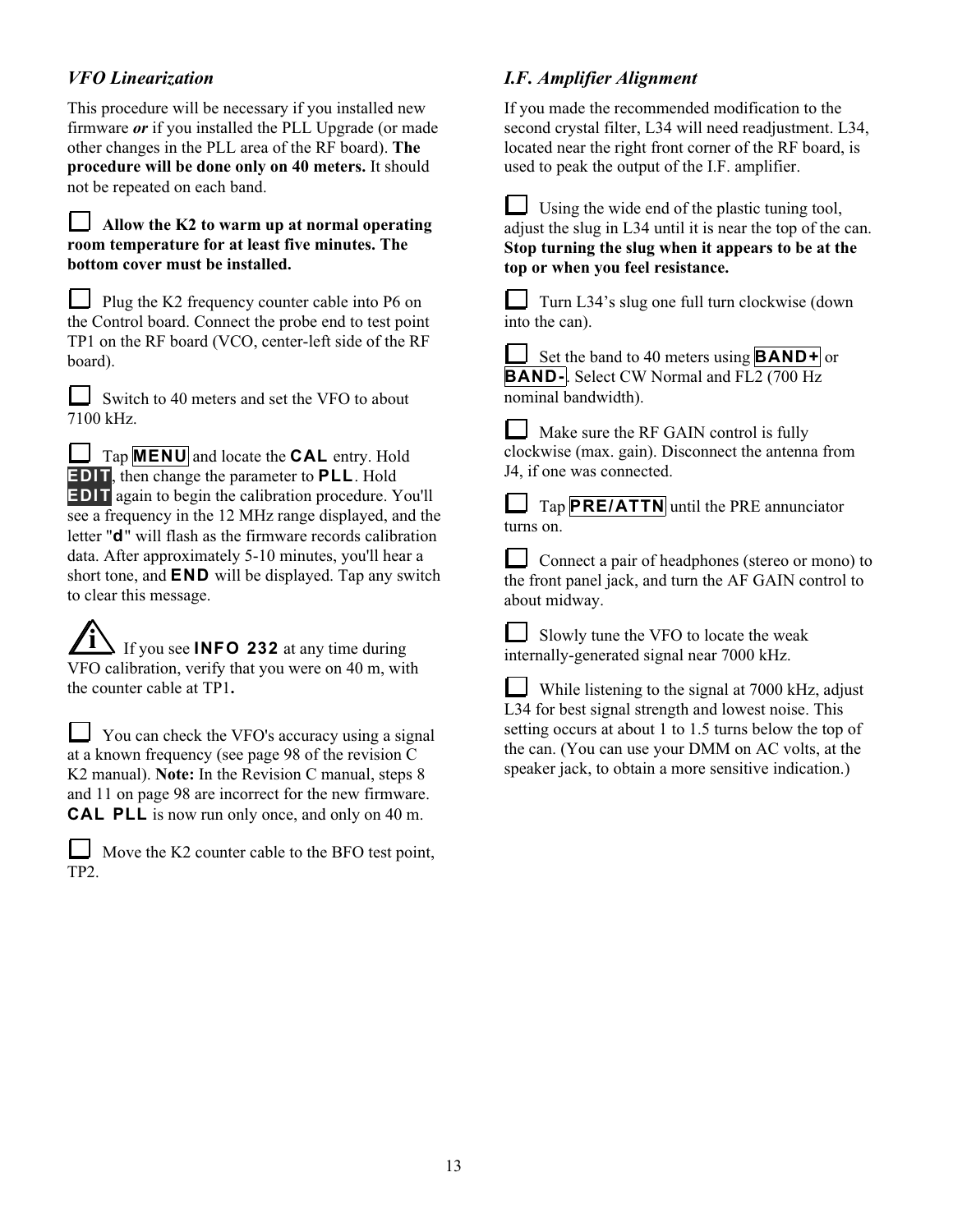### *Receiver Pre-Alignment, 10-30 meters*

This step is necessary if you made any changes to the 10-30 m band-pass filters (steps **4**, and **6**, page 8). If you didn't make these changes, continue with Fine-Tuning Filter Settings, page 15.



Switch to 20 meters and set the VFO for about 14100 kHz.

Turn on the RF preamp by tapping **PRE/ATTN** until you see the PRE annunciator turn on.

 Use a signal generator or an antenna to inject a signal or noise at this frequency.

**i** Since some inductors are shared between two bands, you must always align the bands in the order indicated. Always use this procedure if you re-align the filters later.

 $\Box$  Set C21 and C23 to their mid-points. Adjust L8 and L9 for maximum signal strength. (This step presets C21, C23, L8, and L9 before final adjustment in the next two steps.)

**Note:** When switching to each of the remaining bands to be aligned, you'll need to inject a signal or use an antenna.

| Switch to 30 meters (10100 kHz) and turn on the |
|-------------------------------------------------|
| preamp. Adjust L8 and L9 for maximum signal     |
| strength.                                       |

 Switch back to 20 meters (14100 kHz). Adjust C21 and C23 for maximum signal strength.

Switch to 15 meters  $(21100 \text{ kHz})$  and turn on the preamp. Adjust L10 and L11 for maximum signal strength.

|  |           | Switch to 17 meters (18100 kHz) and turn on the |  |  |  |  |
|--|-----------|-------------------------------------------------|--|--|--|--|
|  |           | preamp. Adjust C32 and C34 for maximum signal   |  |  |  |  |
|  | strength. |                                                 |  |  |  |  |

Switch to 10 meters (28200 kHz) and turn on the preamp. Adjust L12 and L13 for maximum signal strength.

Switch to 12 meters  $(24900 \text{ kHz})$  and turn on the preamp. Adjust C44 and C46 for maximum signal strength.

### *Transmitter Alignment, 10-30 Meters*

 Set the POWER control for 2.0 watts. Connect a dummy load at the antenna jack.

 $\Box$  Switch to 30 meters. Adjust L8 and L9 for maximum power output in TUNE mode. Avoiding using TUNE mode for more than 5 seconds at a time.



 Switch to 20 meters (14100 kHz) and adjust C21 and C23 for maximum power output.

|  |                                   |  |  |  | Switch to 15 meters (21100 kHz) and adjust $L10$ |  |  |
|--|-----------------------------------|--|--|--|--------------------------------------------------|--|--|
|  | and L11 for maximum power output. |  |  |  |                                                  |  |  |

Switch to 17 meters (18100 kHz) and adjust C32 and C34 for maximum power output.

| Switch to 10 meters (28200 kHz) and adjust $L12$ |
|--------------------------------------------------|
| and L13 for maximum power output.                |

 Switch to 12 meters (24900 kHz) and adjust C44 and C46 for maximum power output.

### *AGC Threshold Test*

A few K2 builders found that their overall receive gain was too low because of a less-than-ideal AGC threshold setting. If you think you might benefit from a change in this threshold, follow the steps below. Otherwise, skip to the next page.

Connect an antenna to the K2, and switch to a quiet band (one with little atmospheric noise). Turn AGC off by holding the **P R E / A T T N** and **A G C**  switches together.

 If the level of background noise increases significantly with AGC off, even on a quiet band, you may benefit from an adjustment to the AGC threshold. Remove the Control board and temporarily substitute a potentiometer for R1, presetting it to R1's fixed value. Once you find a value of R1 that brings I.F. gain up slightly while not compromising AGC performance on large signals, you can install a fixed resistor of that value.

 $\Box$  If you did make a change to R1's value, you'll need to recalibrate **CAL S HI** and **CAL S LO** (owner's manual, page 84).